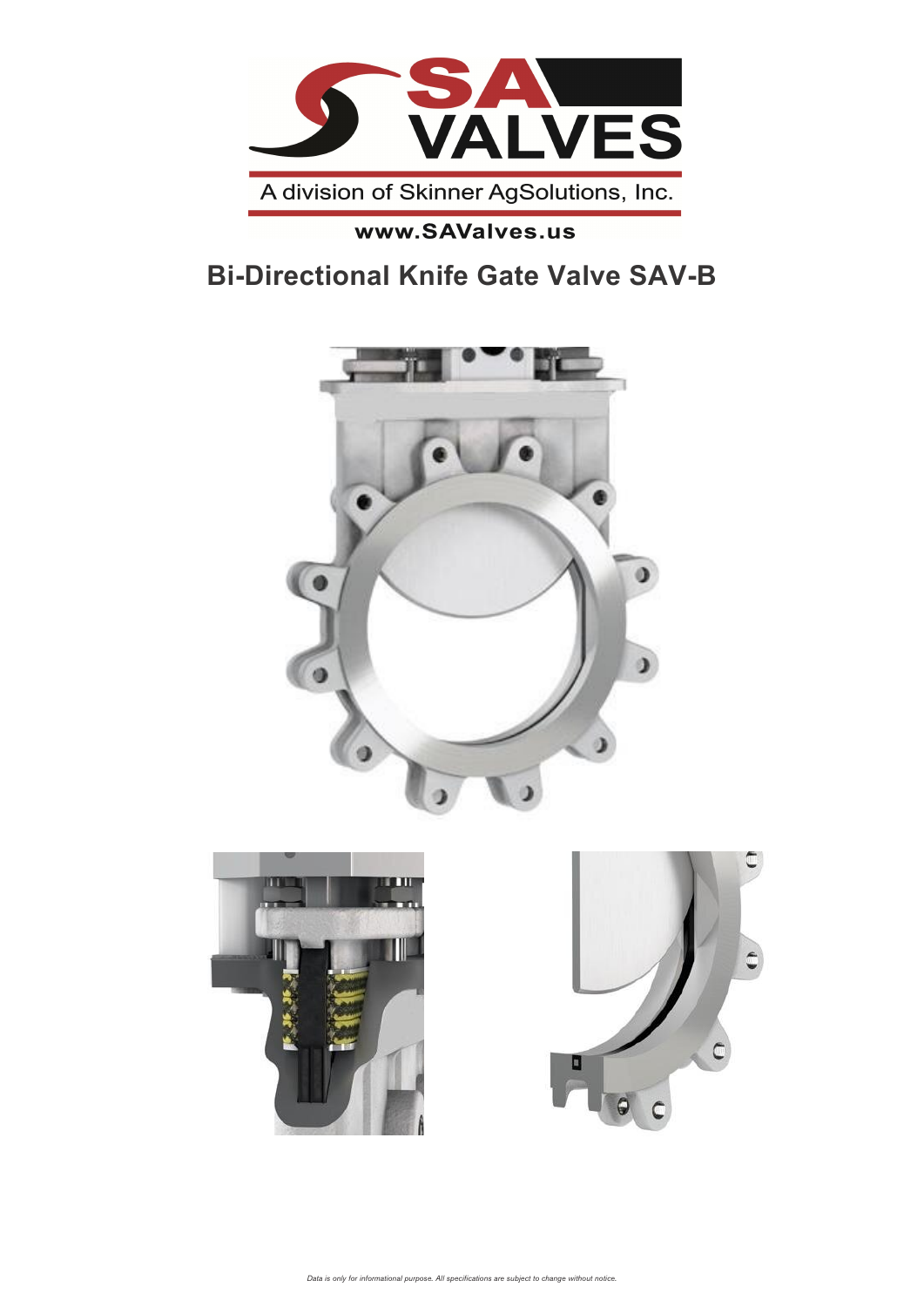#### **Bi-Directional Knife Gate Valve SAV-B**

SAV-B knife gate valve is a high performance shut-off valve with superior flow characteristics, offering bi-directional zero leakage shut-off up to 150 psi/10 bar. It is suitable for media such as pulp, stock, chemicals, sludge, bio mass, manure, slurry and water. The fully lugged body design is suitable for dead-end services.

The SAV-B is an all stainless steel full lugged valve body, highly polished gate & gland. A smooth cycling & a tight shut-off independent of valve position is achieved by the high strength top works that provide an essential alignment for the gate. It utilizes stainless steel tie rod ends encapsulated inside the structural beams.

The SAV-B meets the requirements of MSS SP-81, and is designed, manufactured, inspected and tested according to pressure equipment directives.





# 11 1 4  $\left(3\right)$ 5



#### Full bore with superior flow characteristics

The cavity free bore (1) prevent any build up of media during operation.

The highly polished gate (2) with the dual bevel edge and reduced gate profile make it easy for the gate to cut through the media. The design also prevents media from wedging between the gate and body as the valve closes.

#### Bi-directional zero leakage shut-off

Gate guides (3) support the gate through the entire range of travel. In bottom of the guides, the relief areas (4) promote a self-cleaning, flushing action as the gate moves into the final stage of closure.

The perimeter resilient seat provides tight shut-off in both directions. The seat is also reinforced with a stainless steel core (5) to enhance durability.

#### A first rate external sealing

The box bottom scraper (6) scrapes the gate clean. An optional top scraper (8) fully encapsulate the gland box system and the gland (9) ensure an even dis-tribution. The gland also features linear locks (10) that securely hold the seat in position as the gate strokes.

The flexible profile (11) on the outside surface of the seat energizes sealing while reducing friction and providing longer cycle life.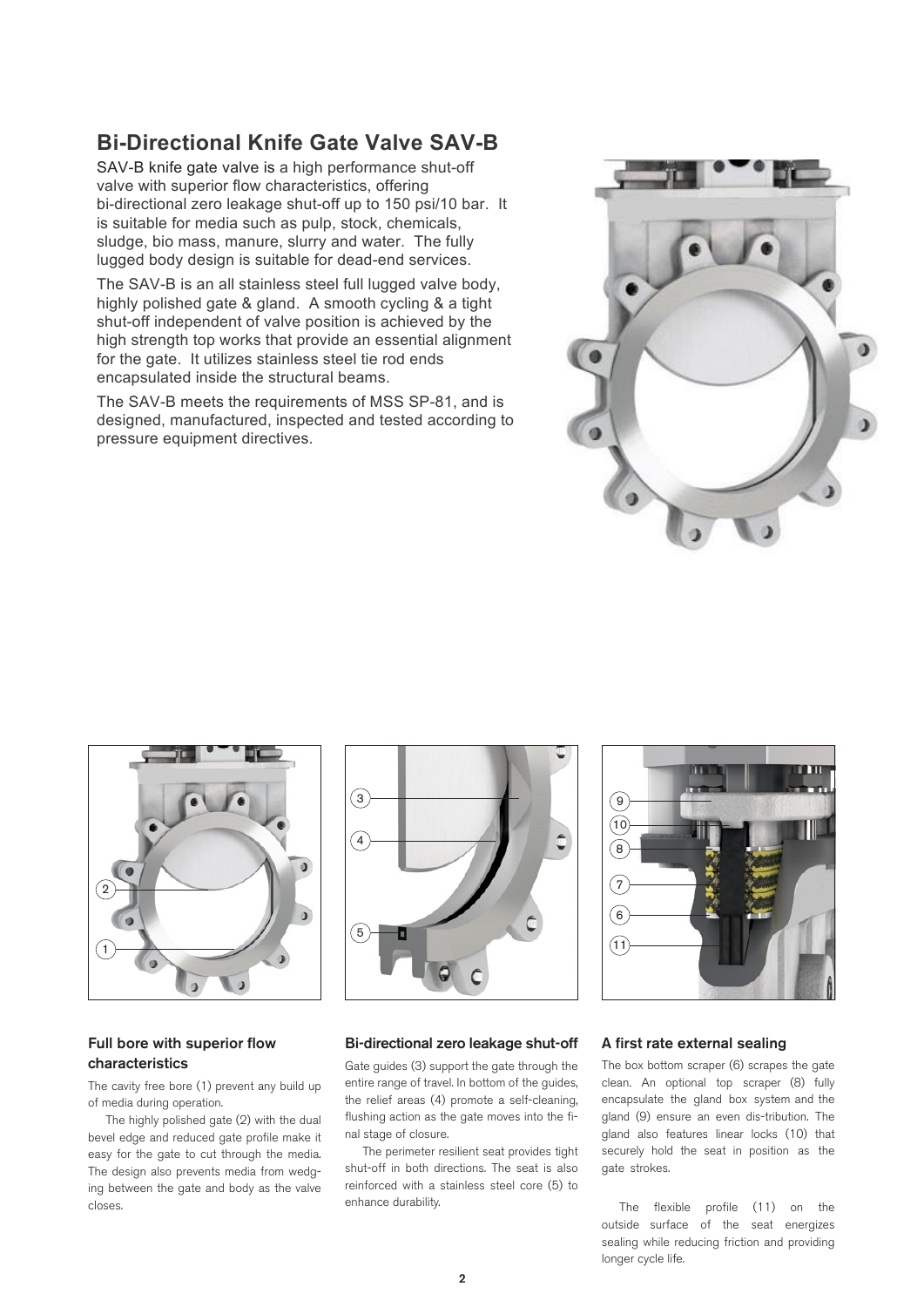## **Design data**

| <b>Sizes</b>                                                                                          | <b>Flange drilling</b>                                                      | Face-to-face-dimension ATEX design                                                                                                                                                                                                                                          |                                                                                                |  |  |  |  |  |  |
|-------------------------------------------------------------------------------------------------------|-----------------------------------------------------------------------------|-----------------------------------------------------------------------------------------------------------------------------------------------------------------------------------------------------------------------------------------------------------------------------|------------------------------------------------------------------------------------------------|--|--|--|--|--|--|
| $3" - 24"$                                                                                            | <b>ASME/ANSIB16.5</b><br>Class 150<br>EN 1092 PN10<br>AS 2129 Table D and E | MSS-SP81                                                                                                                                                                                                                                                                    | ATEX directive 94/9/EC Group II category 3 G/D<br>$(zone 2 or 22)$ and $2 G/D$ (zone 1 or 21). |  |  |  |  |  |  |
| Other sizes and flange drillings on request.                                                          |                                                                             |                                                                                                                                                                                                                                                                             |                                                                                                |  |  |  |  |  |  |
| Leakage rate                                                                                          |                                                                             | <b>Pressure tests</b>                                                                                                                                                                                                                                                       |                                                                                                |  |  |  |  |  |  |
| <b>EN 12266-1:2009 rate A: No visually detectable</b><br>leakage is allowed for duration of the test. |                                                                             | Pressure tests are performed with water at 70° F according to EN 12266-1:2009.<br>Pressure shell test: 1,5 times maximum allowable working pressure for open valve.<br>Pressure seat tightness test: 1,1 times maximum allowable differential pressure for<br>closed valve. |                                                                                                |  |  |  |  |  |  |
| Maximum working pressure body at 70°F                                                                 |                                                                             | Maximum differential pressure at 70°F                                                                                                                                                                                                                                       |                                                                                                |  |  |  |  |  |  |
| <b>Sizes</b>                                                                                          | PSI/bar                                                                     | <b>Sizes</b>                                                                                                                                                                                                                                                                | PSI/bar                                                                                        |  |  |  |  |  |  |
| $3" - 24"$                                                                                            | 150/10                                                                      | $3" - 12"$                                                                                                                                                                                                                                                                  | 150/10                                                                                         |  |  |  |  |  |  |
|                                                                                                       |                                                                             | $14" - 18"$                                                                                                                                                                                                                                                                 | 87 or 150/6 or 10                                                                              |  |  |  |  |  |  |
|                                                                                                       |                                                                             | $20" - 24"$                                                                                                                                                                                                                                                                 | 58 or 150/4 or 10                                                                              |  |  |  |  |  |  |

## **Basic equipment**

| A. Valve Body                                           |                       |                        |                        |
|---------------------------------------------------------|-----------------------|------------------------|------------------------|
| Material                                                | Code                  | Type                   | Maximum temperature °F |
| <b>Stainless steel</b>                                  | Е                     | EN 1.4408              | 752                    |
|                                                         |                       |                        |                        |
| <b>B.</b> Gate                                          |                       |                        |                        |
| Material                                                | <b>Type</b>           |                        |                        |
| <b>Stainless steel</b>                                  | EN 1.4404 (AISI 316L) |                        |                        |
| Duplex stainless steel <sup>1)</sup> EN 1.4462 (S32205) |                       |                        |                        |
| <sup>1)</sup> Standard $\geq$ DN 350 for 10 bar version |                       |                        |                        |
| C. Seat                                                 |                       |                        |                        |
| Material                                                | Code                  | Maximum temperature °F |                        |
| <b>EPDM</b>                                             | Е                     | 248                    |                        |
| <b>Nitrile</b>                                          | N                     | 212                    |                        |
|                                                         |                       |                        |                        |
| D. Box packing system                                   |                       |                        |                        |
| Material                                                | Code                  | Maximum temperature °F |                        |
| TwinPack™ with bottom TY<br>scraper in PTFE             |                       | 500                    |                        |
| Option:                                                 |                       |                        |                        |
| Top scraper in PTFE                                     | <b>TS</b>             | 500                    |                        |
|                                                         |                       |                        |                        |

## **Actuators**

| <b>Manual</b>                | Code      | <b>Automatic</b>                 | Code |
|------------------------------|-----------|----------------------------------|------|
| Hand wheel $\frac{1}{2}$     | HW        | <b>Pneumatic cylinder</b>        | EC   |
| Chain wheel <sup>2)</sup>    | СW        | Electric motor                   | EM   |
| Ratchet wrench <sup>2)</sup> | <b>RW</b> | Hydraulic cylinder <sup>2)</sup> | ΜН   |
| Bevel gear <sup>2)</sup>     | BG        |                                  |      |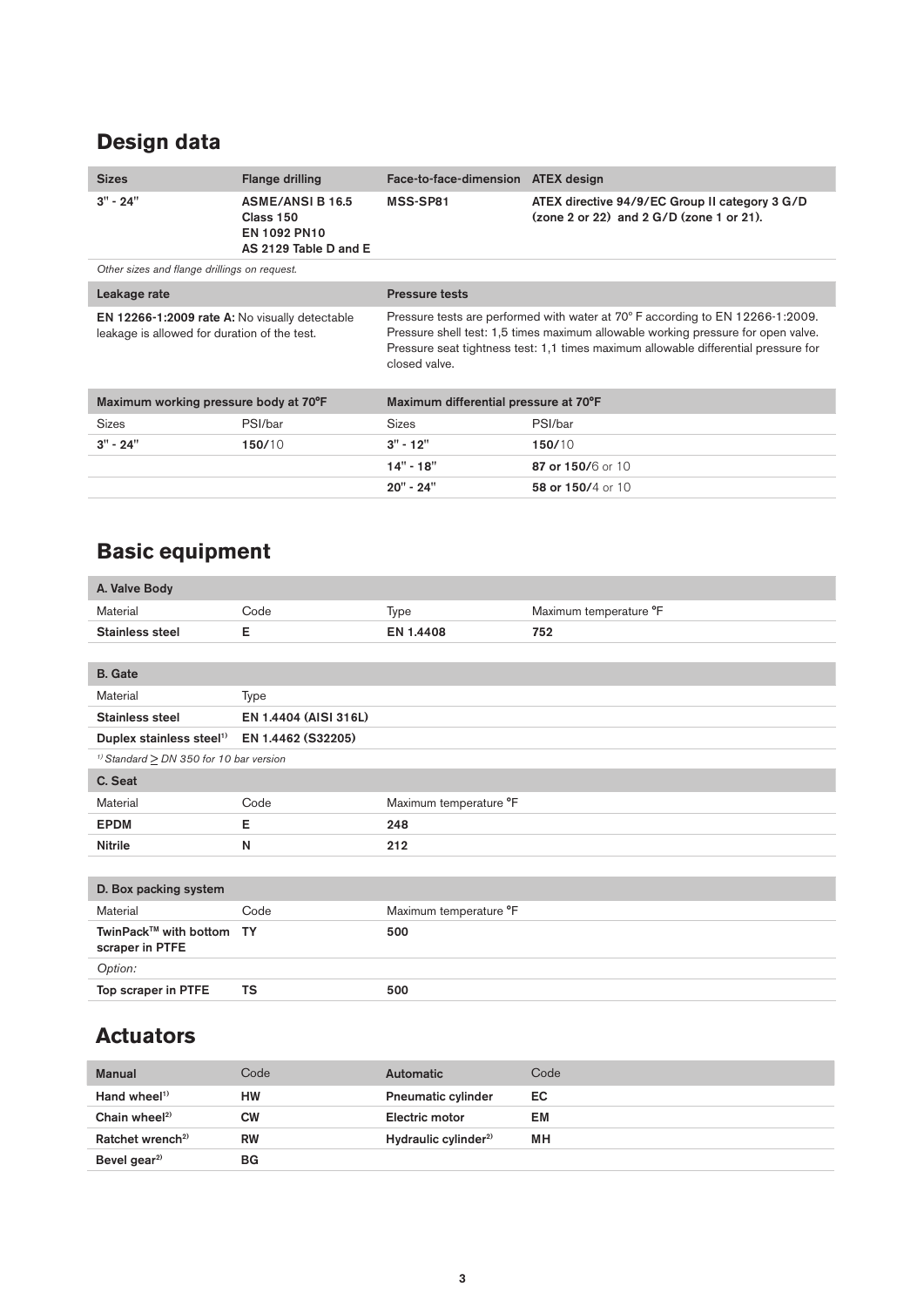



J

## **Main dimensions**

B

|      | Dimensions (inch) |      |       |      |       |       |       |                          |          |       |       |       |                      |
|------|-------------------|------|-------|------|-------|-------|-------|--------------------------|----------|-------|-------|-------|----------------------|
| Size | A                 | B    | C     | D    | E     | F     | G     | $H^{7}$                  | $H^{8)}$ | J     | K     | L.    | Weight <sup>9)</sup> |
| 3    | 3.15              | 2.01 | 5.00  | 3.15 | 9.84  | 2.72  | 13.62 | ٠                        | 20.16    | 5.39  | 26.65 | 10.83 | 26                   |
| 4    | 3.94              | 2.05 | 6.02  | 3.15 | 9.84  | 4.02  | 15.00 | ٠                        | 21.54    | 8.03  | 28.03 | 12.20 | 33                   |
| 5    | 4.92              | 2.20 | 6.65  | 3.39 | 9.84  | 4.41  | 16.57 | $\overline{\phantom{a}}$ | 26.97    | 9.29  | 29.61 | 13.78 | 40                   |
| 6    | 5.91              | 2.20 | 8.35  | 3.15 | 9.84  | 5.04  | 18.27 | ٠                        | 28.74    | 10.08 | 31.26 | 15.43 | 49                   |
| 8    | 7.87              | 2.76 | 10.55 | 5.71 | 12.40 | 6.10  | 22.09 | ٠                        | 34.09    | 12.20 | 32.20 | 19.25 | 82                   |
| 10   | 9.84              | 2.72 | 12.60 | 5.71 | 12.40 | 7.64  | 25.87 | $\overline{\phantom{a}}$ | 41.34    | 15.28 | 35.98 | 22.80 | 121                  |
| 12   | 11.81             | 3.07 | 14.65 | 5.83 | 12.40 | 9.09  | 29.65 | $\blacksquare$           | 45.12    | 18.19 | 41.69 | 26.57 | 157                  |
| 14   | 13.78             | 3.07 | 16.93 | 7.09 | 15.75 | 9.88  | 34.65 | 57.87                    | 57.87    | 19.72 | 48.35 | 30.83 | 254                  |
| 16   | 15.75             | 3.50 | 18.98 | 7.09 | 15.75 | 11.22 | 38.46 | 61.61                    | 63.86    | 22.44 | 54.13 | 34.65 | 342                  |
| 18   | 17.72             | 3.50 | 20.94 | 9.84 | 20.47 | 12.13 | 45.39 | 71.69                    | 70.00    | 24.21 | 64.41 | 40.71 | 507                  |
| 20   | 19.69             | 4.49 | 23.07 | 9.84 | 20.47 | 13.31 | 48.23 | 76.06                    | 76.06    | 26.57 | 67.17 | 43.82 | 595                  |
| 24   | 23.62             | 4.49 | 27.01 | 9.84 | 20.47 | 15.75 | 56.54 | 86.26                    | 88.82    | 31.50 | 79.45 | 51.85 | 882                  |

*7) Dimensions SAV-B 14" - 18" 87 psi/6 bar version and 20" - 24" 58 psi/4 bar version. 8)*

*9) Dimensions SAV-B 150 psi/10 bar version 3" - 24".*

*Weight in lbs for valve equipped with hand wheel.*